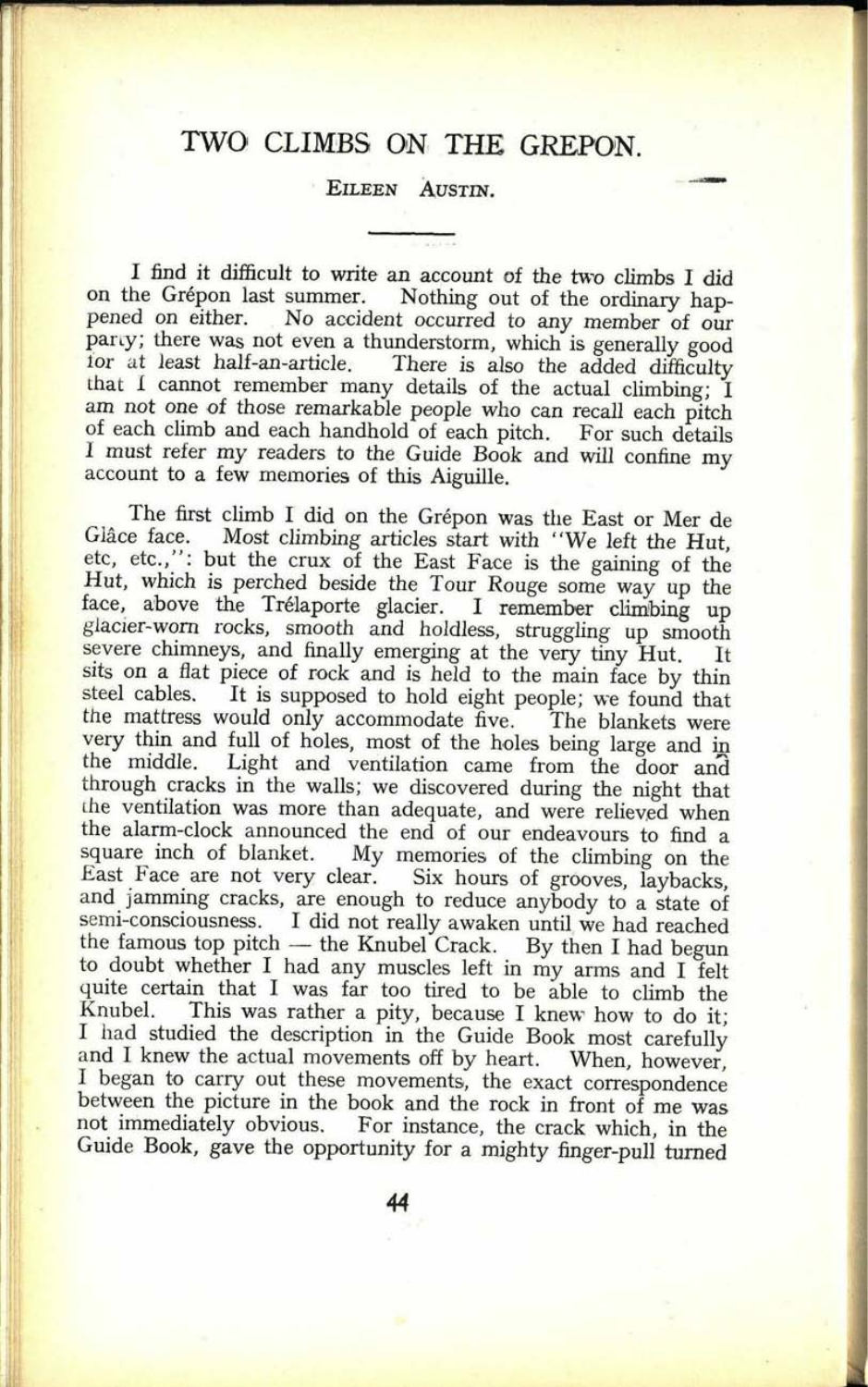out to be the merest shadow on the rock. Such discrepancies did not disturb me, for I was securely fastened, by two ropes, to the stalwarts above, who kindly assisted me to the summit.

Now, I suppose, 1 should describe with suitable adjectives and metaphors the view from the summit. I am afraid I hardly noticed the view at all  $- I$  was far too concerned with plans for 'rapelling' down from the summit without disgracing myself by doing something wrong. Since I cannot remember the rappel, <sup>I</sup> assume that I performed satisfactorily. We descended to the Nantillons glacier without incident and were soon back in Chamonix feeling rather pleased with ourselves at having done the great East Face. I had, however, one regret: I felt I had not really 'done' the Grépon, because I had not followed the classic route. This deficiency was remedied a fortnight later when I set off from the Montenvers to do the Charmoz-Grépon traverse.

My chief memory of this climb is of the large number of people who were on the mountain, and of their associated noise. A numerous party of French climbers were filming the ascent of the Knubel and the Grande Gendarme; there were other parties of Italians, French, and English; and immediately ahead of us on the Charmoz was a Chamonix guide with an incompetent Monsieur and an even more incompetent Madame. The guide argued with his Monsieur and Monsieur argued with Madame. The climax for them was reached on the Mummery Crack, where the poor lady was played into the Crack upside down while the accom-<br>paniment of shouting swelled to a crescendo. We waited two paniment of shouting swelled to a crescendo. hours at the Brêche Mummery while one nationality after another struggled up or fell out of the Crack emitting their characteristic national cries. It was pleasant waiting, however. We basked national cries. It was pleasant waiting, however. in the sun on the Mer de Glâce face, idly watching the camera-men and the 'film-stars' festooned, like flies on <sup>a</sup>thread of spider-web, over the Knubel. Some friends of ours were coming up the Mer de Glâce face; they were a long way down when we first sighted them, but they reached the summit before us.

At last it was our turn for the Mummery, and up we went. It was not as difficult as I had been led to expect by the shrieks of the past two hours. Our progress was once again halted at the Grande Gendarme, this time by the filming party. We had the Grande Gendarme, this time by the filming party. to wait, lying flat on the rock out of range of the camera, while the 'stars' climbed the Gendarme. However, friendly relations the 'stars' climbed the Gendarme. were established on the descent to the Voie aux Bicyclettes, for the film technicians had run out of matches which we were able to supply in exchange for prunes. I enjoyed the Voie aux